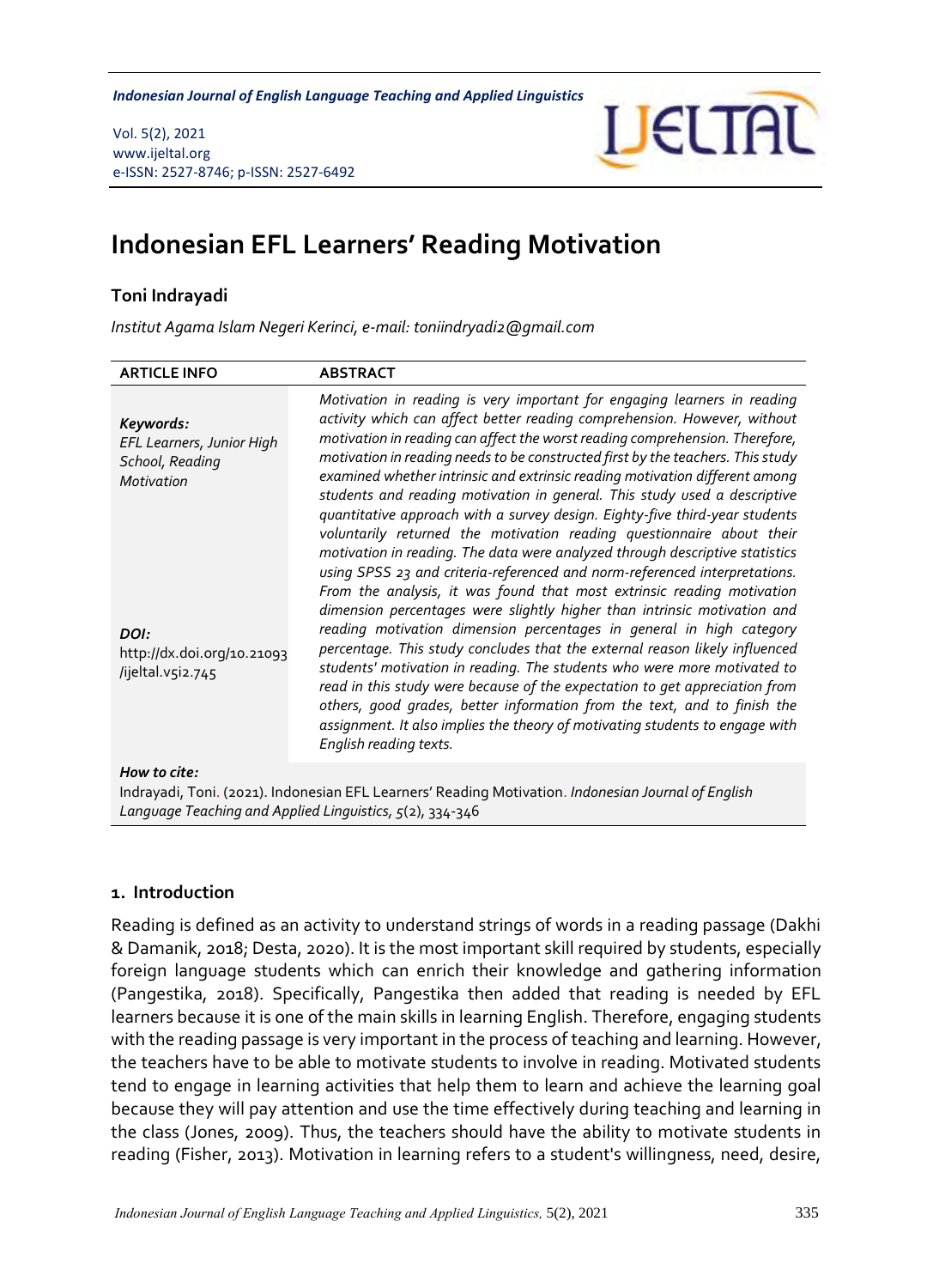and compulsion to participate in the learning process (Feng, Fan, &Yang, 2013). Motivation is a factor that pushes learners to learn a foreign language (Astuti, 2013). It plays a crucial role in learning achievement (Bernard, 2010; Hussain, Salam, & Farid, 2020; Lai, 2013; Mahadi & Jafari, 2012). Motivated students tend to engage in learning activities that help them to learn and achieve the learning goal because they will pay attention and use the time effectively during teaching and learning in the class (Jones, 2009). Applying several motivational strategies in learning would bring positive results on students learning achievement (Mahadi & Jafari 2012). This study showed that students' learning motivation can influence learning achievement. Moreover, Dja'far, Cahyono, and Bashtomi (2016) argued that there are different learning achievements between low and high motivation groups of students in reading and writing aspects of ESP. Thus, motivation can influence the students learning result (Azar & Tanggaraju, 2020).

Regarding reading motivation, it is considered important in reading engagement that affects results of reading achievement and school success (Guthrie et.al, 2006). It relates to mental readiness, willingness, beliefs, and perception to engage in a reading activity (Alhamdu, 2015). Reading motivation can impact students' interests, efficacy, and goals because these factors can improve comprehension outcomes (Middleton, 2011). Middle later added that enhancing motivation might improve comprehension outcomes. Reading motivation constructed first to gather better comprehension outcomes in the process of teaching and learning. The students can not gather better comprehension without motivation to engage with a reading passage. A low reading motivation enables cause students' reading failure (Sani et al, 2011). Therefore, reading motivation is very important in achieving reading comprehension (Saeheng, 2017). Engaging the students in the teaching and learning process, the teachers should be able to make the learning process stimulating and enjoyable (Dornyei, 2001). In this sense, teachers must have the ability to stimulate students' reading motivation and make an enjoyable class.

Meanwhile, when students have strong motivation to read, they will spend their time fully in the reading activity (Alhamdu, 2015). Reading motivation may affect reading comprehension (Amundson, 2015; Habibian, 2012; Hayikaleng, 2016; In'am, & Sutrisno, 2021; Karahan, 2017; Kharaghani, Ghonsooly, & Birjandi, 2016; Larson, Ledger, & Mastel, 2016). Thus, reading motivation needs to be constructed first by teachers before engaging students in a reading activity that can support their academic success. The engagement in reading instruction enables them to participate in the process of teaching and learning (Chinappi, 2015). Teachers of English in an Indonesian high school context influence their students' motivation for the success of their students learning by deciding appropriate teaching materials and strategies applied in the classrooms (Astuti (2013). Long, Ming, and Chen (2013) suggests that teachers must be able to arouse students' learning motivation and interests, enhancing their consciousness of participation in classroom activities.

There are two factors of reading motivation; intrinsic and extrinsic motivation (Wang & Guthrie, 2004). Intrinsic motivation and extrinsic motivation are two factors that influence students' reading motivation (Chinappi, 2015). The reading motivation questionnaires were modelled by Wang and Guthrie (2004) from Wigfield and Guthrie (1997) for measuring the reading motivation of Taiwan elementary school students. Their study consisted of 187 US and 197 Chinese students. All of the students lived in Taipei, an urban environment, and were native Chinese speakers.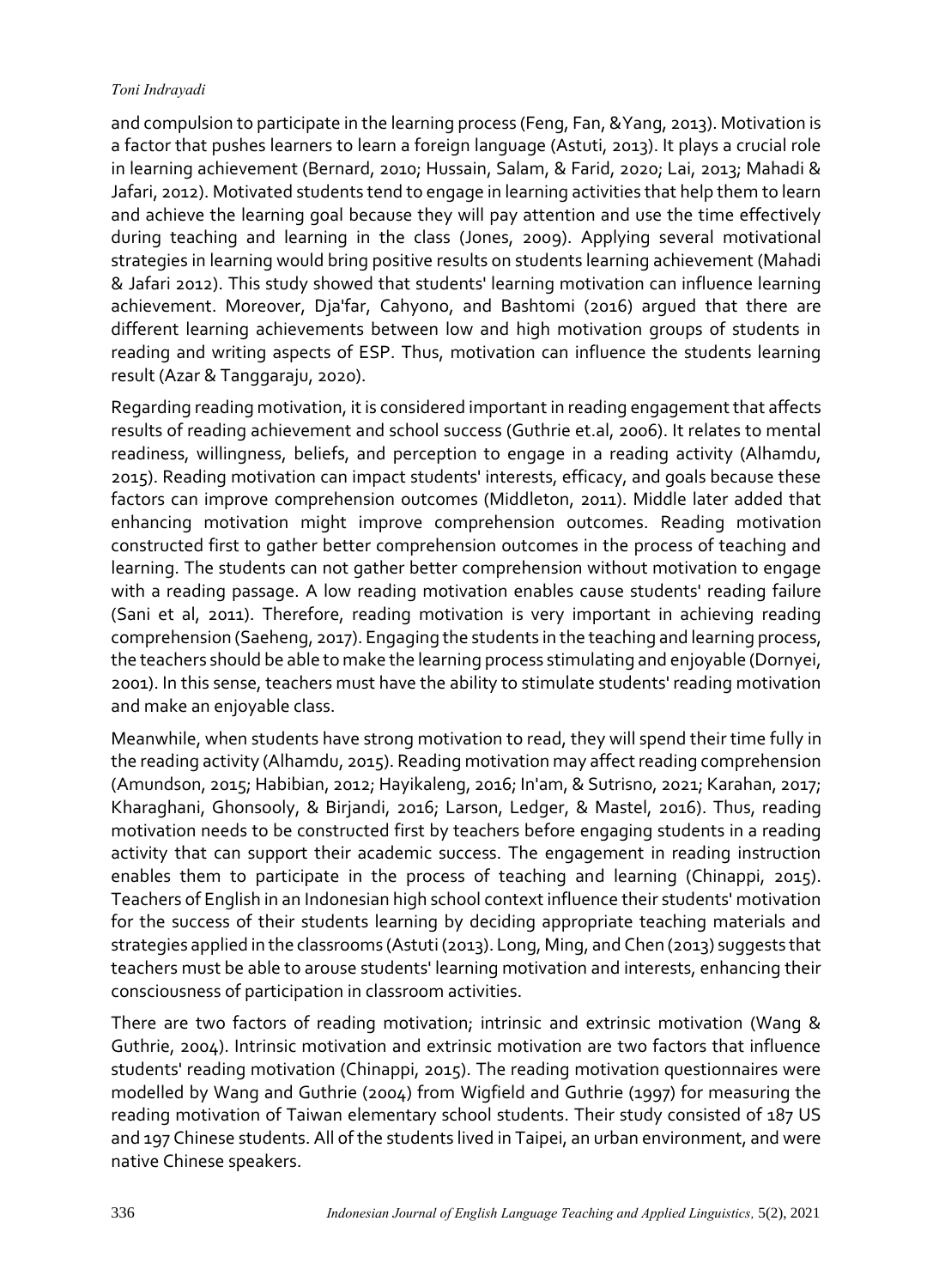According to McGeown (2013), if the students read because of their interest and they enjoy it, it is called intrinsic motivation. Intrinsically motivated students read because of personal interest to learn the reading passage topic, and gain the satisfaction of idea presented (Komiyama, 2013), then complete a reading passage task because of love and interest in reading task itself (Jeriffe, 2013: Chinappi, 2015). The intrinsic motivation makes students more engaged in reading activities that impact better reading comprehension (Yang et.al, 2018). In other words, intrinsically motivated students try to engage and are enjoyable with the reading activity to evaluate foreign language reading skills (Olmez, 2015). It pushes the students to read without rewards (Dakhi, 2018). They even will work to comprehend a difficult reading passage.

Reading because of grades, recognition, and praise from other people is called extrinsic motivation (McGeown, 2013; Hayikaleng, Nair, Krishnasamy, 2016). In other words, extrinsic reading motivation is reading motivation because of external reasons (Nuttal, 2016). This reading motivation has a contribution to supports self-development and future career or education (Olmez, 2015). Extrinsically motivated students tend to share what they read with other students, outperform other students, and aim to please their parents (Chinappi, 2015; Houghton, 2015; Komiyama, 2013). Houghton then added that students with extrinsic motivation can negatively affect reading achievement. However, it can affect intrinsic motivation depend on how the students perceive it (Janes, 2008). Therefore, intrinsic motivation and extrinsic motivation can be separated from each other in reading (Park, 2015). Thus, understanding students' reading motivation change is very crucial for the teachers when they want to foster greater motivation and more engagement related to reading passage among their students in reading activities (McGeown et.al, 2020).

Due to the importance of motivation in reading, the present study examined the students' reading motivation in two junior high schools in Jambi, Indonesia, i.e. SMP N 3 and SMPN 4 Kota Sungai Penuh. This study will provide baseline information for English lecturers about the motivation category of junior high school students in Jambi, Indonesia and the importance of building students' motivation to achieve better reading comprehension. The following research questions guided this study:(1) How is students' reading motivation based on the indicators of MRQ? (2) what indicators of MRQ significantly influence EFL learners in reading?

# **2. Research Methodology**

A survey research design was applied in this study. This research design was used to collect information of a group of people to gain insight about what they do or think (Leeuw, Hox. & Dillman, 2008), then describe and identify the condition to be compared to the existing condition, and the relation between one event to another (Cohen & Morrison, 2000). The information about people is in the form of mail or self-administered questionnaires (Fink, 2003). Participants can generate more honest responses through this method (Laverty, 2016). It also can be used for introducing current unacceptable state affairs in a situation (Wolf, 2005). This research includes quantitative research which attempts to describe the phenomenon of social cases quantitatively. In this study, the role of motivation toward reading is described.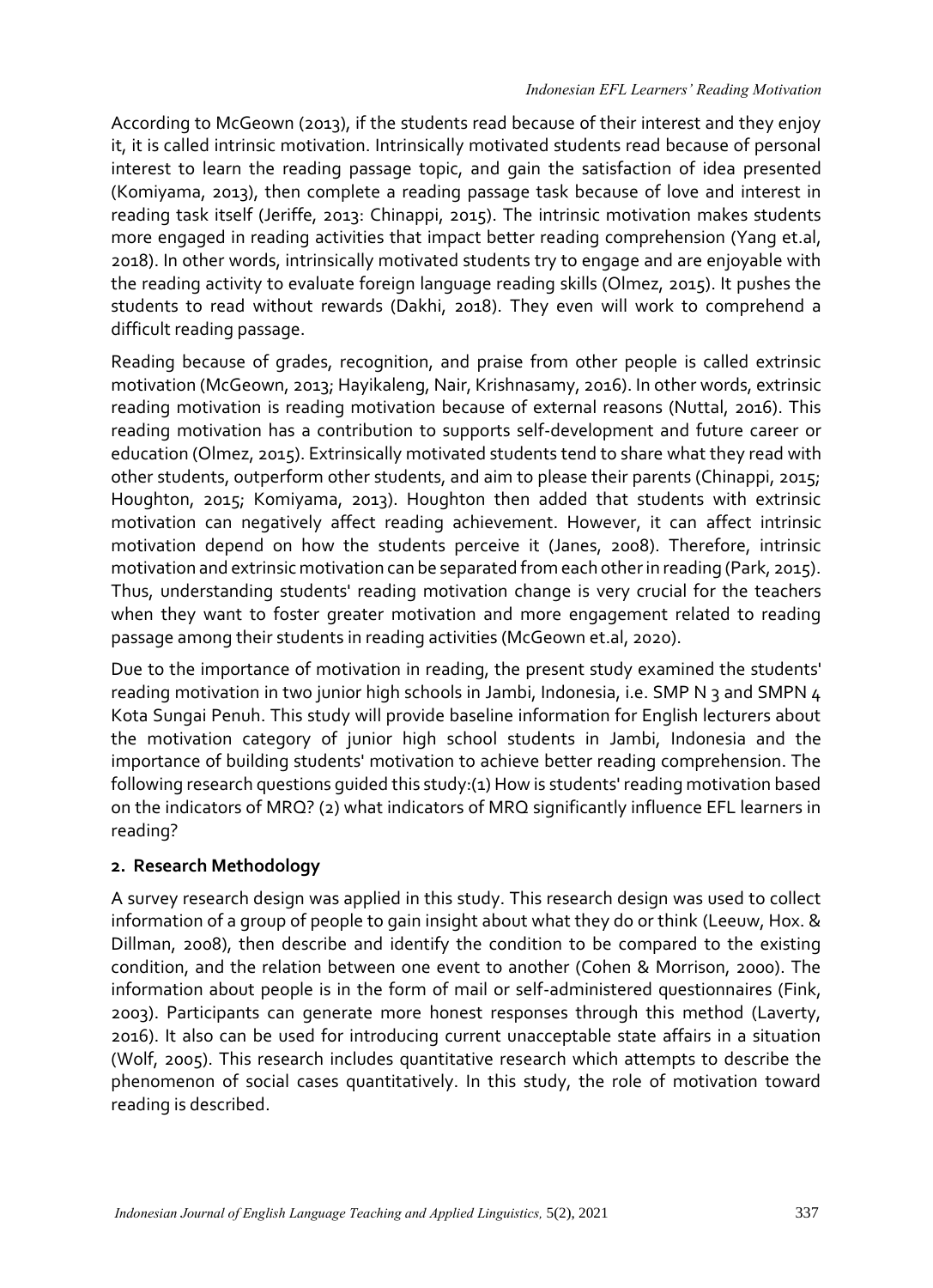# **2.1 Participants**

This study used as many as possible students of junior English school as the participants, therefore the snowball sampling method was used in this study. It is a type of purposive sampling method which attempts to use the sample as many as possible. The participants third-year students of two junior high schools located in one regency, Jambi province, Indonesia. The reason for choosing the third-year students as the participants of this study was that they have studied English for two years. Eighty-Five students from the two junior high schools (SMP N 4 and SMP N 3 Kota Sungai Penuh), which comprise thirty-three males and fifty-two females, voluntarily participated in this study.

# **2.2 Instrument**

A questionnaire was used in gathering the students' reading motivation data. It was adapted from the Motivation of Reading Questionnaire of Wang and Guthrie (2004). The questionnaire was modified and piloted to other different students with a similar year to assess its validity and reliability. Face and content validity were conducted by involving four English department lecturers who have a doctoral degree. Particularly, the four validators did not show any significant difference in translation between the original and Indonesian versions. Then, the questionnaire was piloted to different students with the same level and performance. Piloting the questionnaire can help the researchers to know the ambiguities present in each questionnaire item (Dawson, 2002). Fifty-three modified motivation of reading questionnaire items rated by 83 respondents in the form of Likert scale, then were analyzed through Corrected item-total Correlation analysis of SPSS 23. The questionnaires consist of two parts. Part 1 is regarding external reading motivation which comprises:  $1-7$ dealt with reading curiosity,  $8 - 14$  reading involvement,  $15 - 21$  reading challenge. Part 2 consists of 32 items related to reading for competition and reading for the challenge. It was found that all 53 questionnaire items were understandable by the respondents. Thus, the questionnaire was appropriate for measuring the reading motivation of Junior high school students in Indonesia.

# **2.3 Data Collection**

The data of this study were collected in the middle of January 2021. First, the researcher conducted an initial contact with the headmasters of the two junior high schools to get their agreement for conducting the study. The initial contact was done to ensure them about the importance of researching reading motivation in English. Contacting headmasters was for the legality of the study or as research ethics. Contacting English teachers was also important to help the researcher to administer the questionnaire to students because the researchers did not have access to the students. The researcher scored item by item on the reading motivation scale. The responses of the questionnaires were defined as follows:  $5 =$  strongly agree,  $4 =$  agree,  $3 =$  not sure,  $2 =$  disagree, and  $1 =$  strongly disagree. The Likert scale was used for relating the students' reading motivation with their responses to the statements of the questionnaire designed. They were responded by choosing one of the statements provided. The technique of scoring for each reading motivation scale was by averaging item response in each motivation scale. The scale scores range from 1.00 to 5.00 in which 3.00 was considered as the neutral and moderate position, while lower than 3.00 is low and very low (based on Liao, 2006).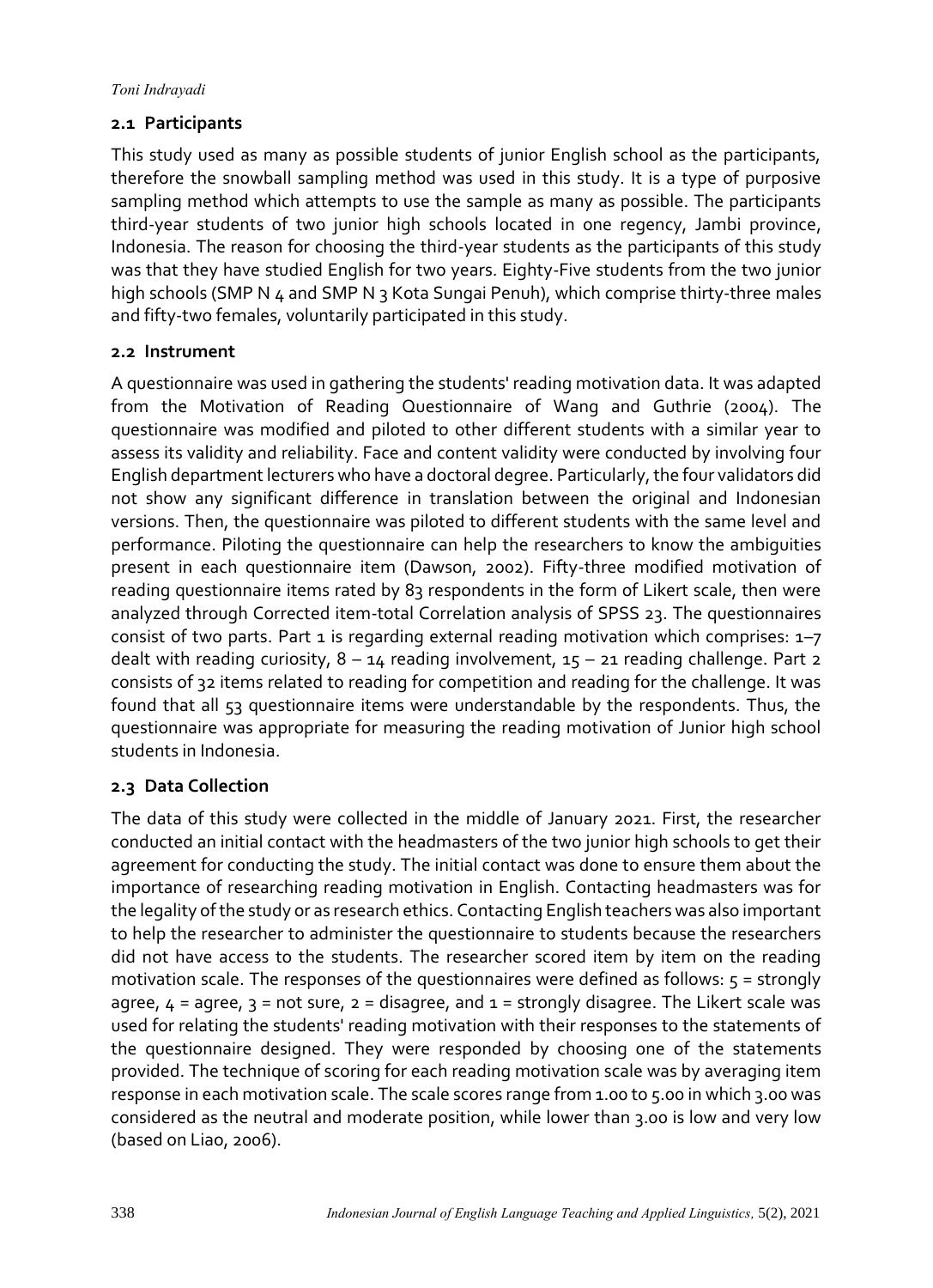# **2.4 Data Analysis**

In analyzing the data obtained through the questionnaire, a form suitable for analysis organization was used. The steps of the organization included the data checking and cleaning, data manipulation, reduction of the number of variables, measurement of data reliability and validity, and statistical analyses. Checking the completeness of the questionnaire was to make certain that the background information, such as name and identification number was provided. Moreover, checking the completeness of each questionnaire item was done to make sure that there was an answer to every question. The completed questionnaires were processed by using the statistical analysis then analyzed through SPSS 23 to examine intrinsic and extrinsic reading motivation in terms of mean and standard deviation. Moreover, the interval of reading motivation needed to be made as to the basic measurement. The interval of the eight reading motivation dimensions for this study was criteria-referenced interpretation and norm-referenced interpretation.

| Reading Motivation Criteria | Reading Motivation Interval |  |
|-----------------------------|-----------------------------|--|
| High                        | $x \geq X + S$              |  |
| Moderate                    | $X-S \leq c < X+S$          |  |
| Low                         | $x < X - S$                 |  |

# **3. Findings**

Through motivation of reading questionnaire by Wang and Guthrie (2004) who developed Wighfield and Guthrie Motivation Reading Questionnaire (1997), eight salient sub-indicators that emerged in this research were;

- 1) Reading for Curiosity
- 2) Reading for Involvement
- 3) Reading for Challenge
- 4) Reading for Recognition
- 5) Reading for Grades
- 6) Reading for Social
- 7) Reading for Competition
- 8) Reading for Compliance (see table 2)

Table 2. Dimensions of wang & Guthrie's Motivation of reading questionnaire

| Variable       | Indicators                  |                 | Sub Indicators |
|----------------|-----------------------------|-----------------|----------------|
|                | <b>Intrinsic Motivation</b> | 1.              | Curiosity      |
| Motivation     |                             | $\mathcal{P}$ . | Involvement    |
| Reading        |                             | 3.              | Challenge      |
| Questionnaire  | <b>Extrinsic Motivation</b> | 4.              | Recognition    |
| (Wang and      |                             | 5.              | Grades         |
| Guthrie, 2004) |                             | 6.              | Social         |
|                |                             |                 | Competition    |
|                |                             | 8.              | Compliance     |
|                |                             |                 |                |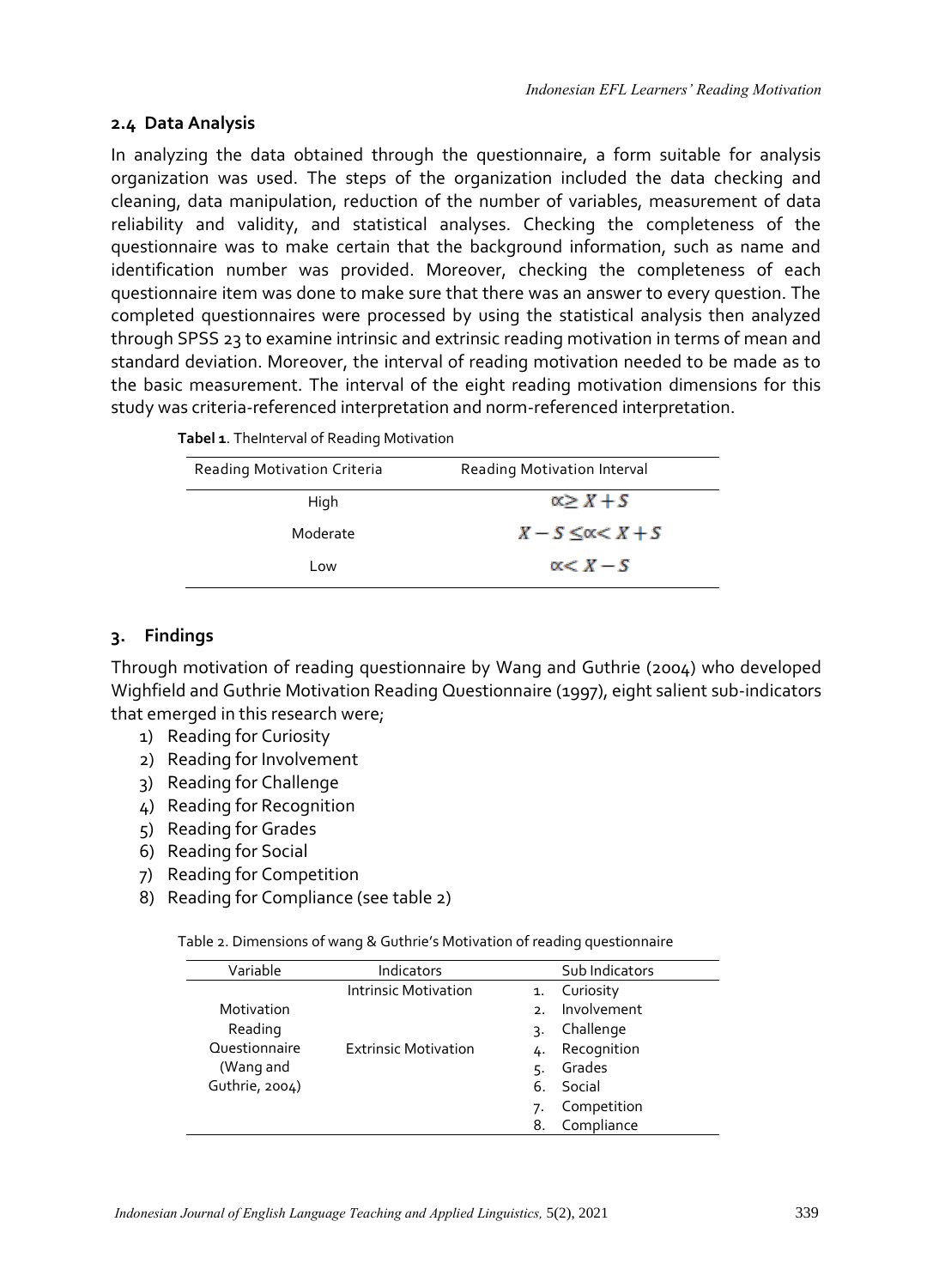Using descriptive statistics, eight salient sub-indicators of reading motivation were examined by grouping the students' responses; curiosity, involvement, and challenges were grouped to measure intrinsic reading motivation, and recognition, grades, social, competent, and compliance are to measure extrinsic reading motivation. The results of the descriptive statistics showed that the eight salient sub-indicators of reading motivation have different category percentages based on the table of the interval of reading motivation which was analyzed through criteria-referenced interpretation and norm-referenced interpretation. Students had a slightly higher extrinsic reading motivation percentage than intrinsic reading motivation. Students' higher extrinsic percentage of reading motivation was found as result of greater reading motivation of each dimension; recognition 55 students (65%) = 24 to 30 (α ≥ 19 + 5), grades 56 students (66%) = 20 to 25 (α≥16+4), social 48 students (56%) = 31 to 40  $(\alpha \ge 25+6)$ , competition 57 students (67%) = 25 to 35 ( $\alpha \ge 20+5$ ), and compliance 54 students  $(64%) = 24$  to 30 ( $\alpha \ge 19 + 5$ ). While intrinsic reading motivation dimension; curiosity 53 students  $(62%) = 27$  to 35 ( $\alpha \ge 22 + 5$ ), involvement 38 students (45%) = 27 to 35 ( $\alpha \ge 21+16$ ), and challenge 47 students (55%) = 27 to 35 (α ≥ 21+6).

| Sub-Indicators of Reading<br>Motivation | Criteria | f              | Percentage |
|-----------------------------------------|----------|----------------|------------|
| Curiosity                               | High     | 53             | 62%        |
|                                         | Moderate | 28             | 33%        |
|                                         | Low      | 4              | 5%         |
| Involvement                             | High     | 38             | 45%        |
|                                         | Moderate | 4 <sup>2</sup> | 53%        |
|                                         | Low      | 5              | 6%         |
| Challenge                               | High     | 47             | 55%        |
|                                         | Moderate | 33             | 39%        |
|                                         | Low      | 5              | 6%         |
| Recognition                             | High     | 55             | 65%        |
|                                         | Moderate | 27             | 32%        |
|                                         | Low      | 3              | 3%         |
| Grades                                  | High     | 56             | 66%        |
|                                         | Moderate | 22             | 26%        |
|                                         | Low      | $\overline{7}$ | 8%         |
| Social                                  | High     | 48             | 56%        |
|                                         | Moderate | 15             | 18%        |
|                                         | Low      | 22             | 26%        |
| Competition                             | High     | 57             | 67%        |
|                                         | Moderate | 23             | 27%        |
|                                         | Low      | 5              | 6%         |
| Compliance                              | High     | 54             | 64%        |
|                                         | Moderate | 25             | 29%        |
|                                         | Low      | 6              | 7%         |

| Table 3. Data of Intrinsic and ExtrinsicReading Motivation |  |
|------------------------------------------------------------|--|
|------------------------------------------------------------|--|

The comparison of both intrinsic reading motivation and extrinsic reading motivation werealso shown by the results of descriptive statistic and criteria-referenced interpretation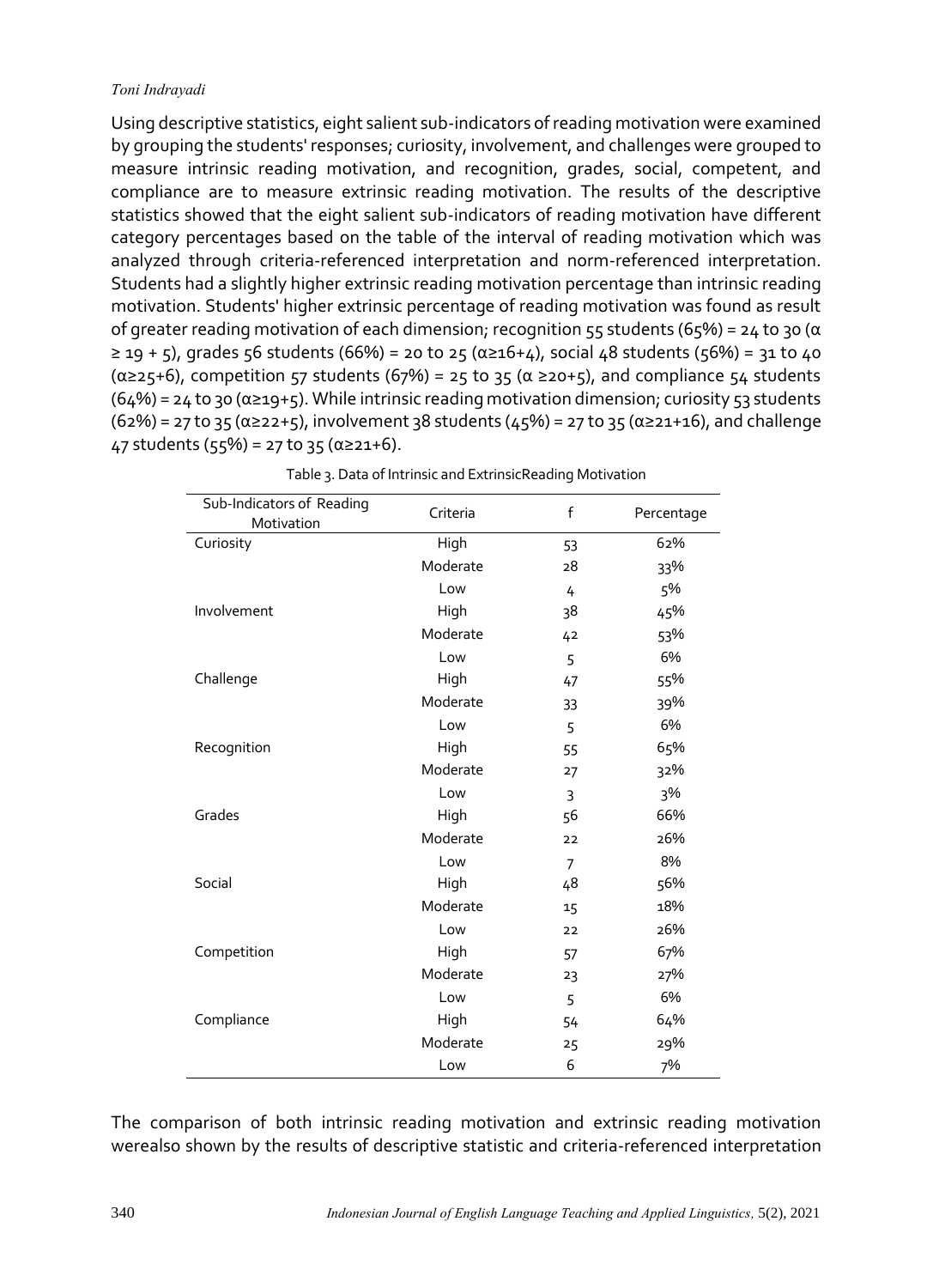and norm-referenced interpretation for moderate and low reading motivation criteria percentage. Moderate criteria of extrinsic reading motivation dimension; recognition 27 students (32%) = 14 to 23 (19-5  $\le \alpha$  < 19+5), grades 22 students (26%) = 12 to 19 (16-4 $\le \alpha$ <  $α16+4$ ), social 15 students (18%) = 25 to 30 (31-6 ≤ α <31+6), competition 23 students (27%) = 15 to 24 (20-5≤α<20+5), compliance 25 students (29%) = 14 to 23 (19-5≤α<19+5). For intrinsic reading motivation; curiosity 28 students (33%) = 17 to 26 (22-5 ≤  $\alpha$  < 22+5), involvement 42 students (53%) = 15 to 26 (21-6≤α<21+6), 33 students (39%) for Challenge = 15 to 26 (21- $6 \le \alpha \le 21+6$ ). Then, low category of extrinsic reading motivation dimension; 3 students (3%) = 0 to 13 (α<19-5), grades 7 students (8%) = 0 to 11 (α<16-4), social 22 students (26%) = 0 to 24 ( $\alpha$ <31-6), competition 5 students (6%) = 0 to 14 ( $\alpha$ <20-5), and compliance 6 students (7%) = 0 to 13 (α<19-5). While, low category of intrinsic reading motivation dimension; curiosity 4 students (5%) = 0 to 16 ( $\alpha$ <22-5), involvement 5 students (6%) = 0 to 14 ( $\alpha$ <21-6), and 5 students (6%) for Challenge =  $0$  to  $14$  ( $\alpha$ <21-6).



Figure 1. Data of Intrinsic and Extrinsic's Reading Motivation Percentage

Figure 1 is a supplementary explanation of the data of intrinsic and extrinsic reading motivation in table 3. It proved that extrinsic reading motivation was higher than intrinsic reading motivation based on the analysis of criteria-referenced interpretation and norm-referenced interpretation.

Students reading motivationin generalwasalso examined through descriptive statistics and based on criteria-referenced interpretation and norm-referenced interpretation in this study. The results of the descriptive statistics and criteria-referenced interpretation and normreferenced interpretation showed that the students' reading motivation wasin high criteria percentage because there were44 students (52%) whosereading motivation score interval rangesfrom208 to 265 ( $α \ge 166 + 42$ ).

| Reading<br>Motivation | Criteria |    | Percentage |
|-----------------------|----------|----|------------|
|                       | High     | 44 | 52%        |
|                       | Moderate | 37 | 43%        |
|                       | Low      | 4  | 5%         |

|  | Table 4. Data of Reading Motivation |
|--|-------------------------------------|
|  |                                     |

However, the comparison between thehigh and moderate percentageswasnot significantly different. It was seen that 37 students (43%) = 124 to 207 ( $\alpha \ge 166 - 42$ ) got moderate. On the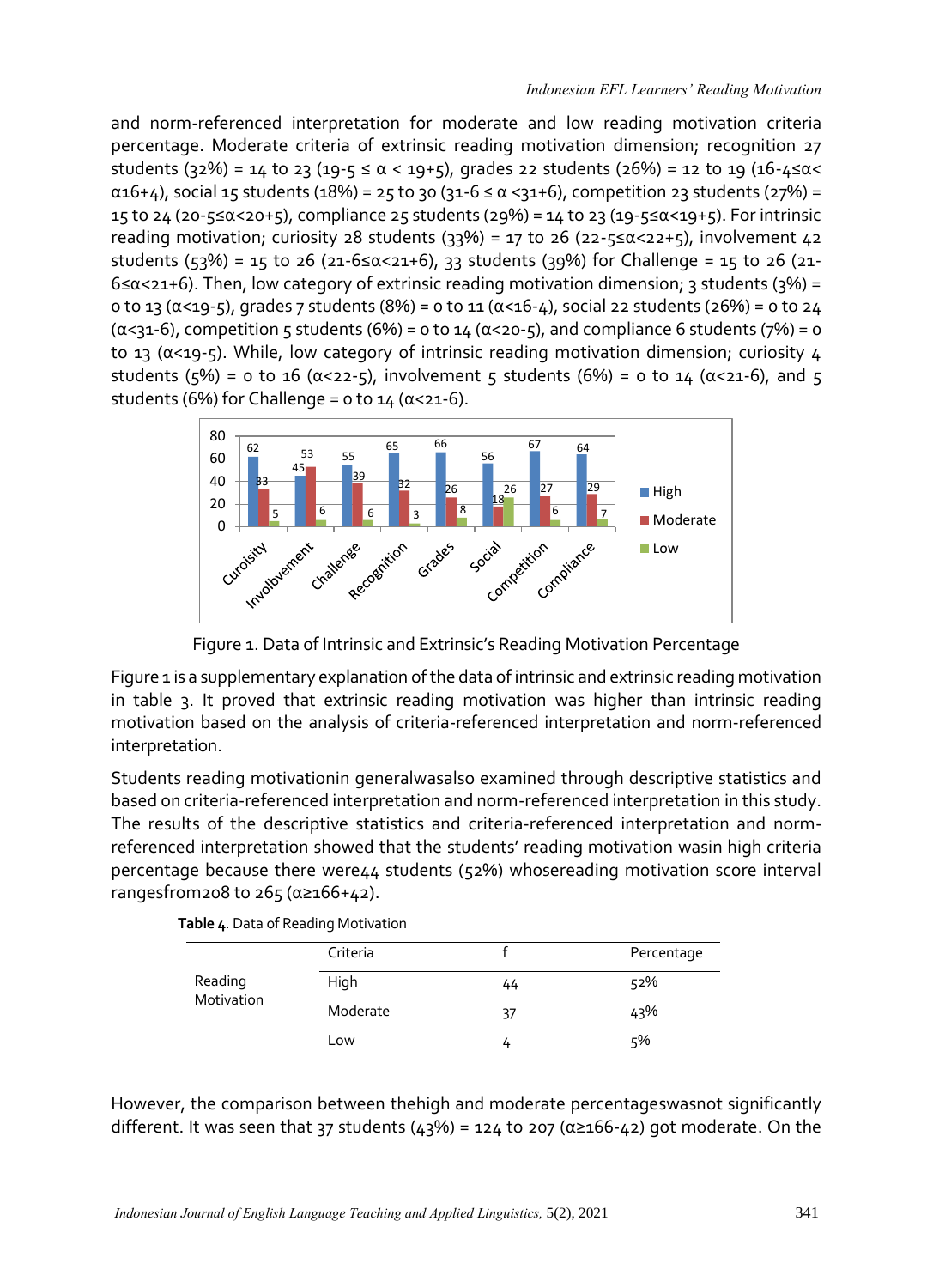contrary, asignificantly different percentage occurredin thelow reading motivation, in whichonly  $\Delta$  students (5%) = 0-123 ( $\alpha$ <166- $\Delta$ 2)were in this category.



Figure 2. Data of Reading Motivation Percentage

Based on figure 2 of reading motivation percentage data, the students are in high percentage reading motivation, more than 50% students got reading motivation score interval ranges from 208 to 265 ( $\alpha \ge 166 + 42$ ). This figure is a supplementary explanation of reading motivation data in table 4.

# **4. Discussion**

The purpose of this quantitative study was to examine the students' intrinsic and extrinsic reading motivation, and the students' reading motivation in general. Most of the extrinsic reading motivation dimension percentages were slightly higher than the intrinsic reading motivation, specifically recognition, social, grades, competition, and compliance dimensions. The recognition dimension is a desire to be recognized and approved by others students and teachers who read for the reading achievement of a language reader in the process of teaching and learning in the classroom (Dakhi, & Damanik 2018). It refers to the effort of getting appreciation for reading successful from others (Wigfield & Guthrie, 1997). The grades dimension refers to the expectation of good academic evaluation of reading (Wang & Guthrie, 2004). The students desire to improve their reading grades in an evaluation of the lecturers (Wigfield & Guthrie, 1997). The social dimension is the willingness to share the information gained from reading text material with classmates (Dhanapala, 2008). It implies the social reason for helping other students in finding the information and meaning from reading text material (Wigfield & Guthrie, 1997). This dimension of motivation involves the feeling of satisfaction to share the meaning gained from reading text material with classmates. The competition dimension is defined as the desire to do better than other students in reading (Dhanapala, 2008). This motivation dimension makes students effort to work hard to be better than other students in gaining the information and meaning from text. The compliance dimension refers to constructing the willingness to complete the reading material for finishing the assignments (Salikin et.al, 2017; Wigfield & Guthrie, 1997). This dimension of reading motivation appeared because of external goals (Wigfield & Guthrie, 1995).

The results of the study indicated that most of the students are motivated to read because of external reasons. Reading for gaining grades, recognition, and praise from other people is called extrinsic motivation (McGeown, 2013; Hayikaleng, Nair, & Krishnasamy, 2016). In other words, extrinsic reading motivation is reading motivation because of external reasons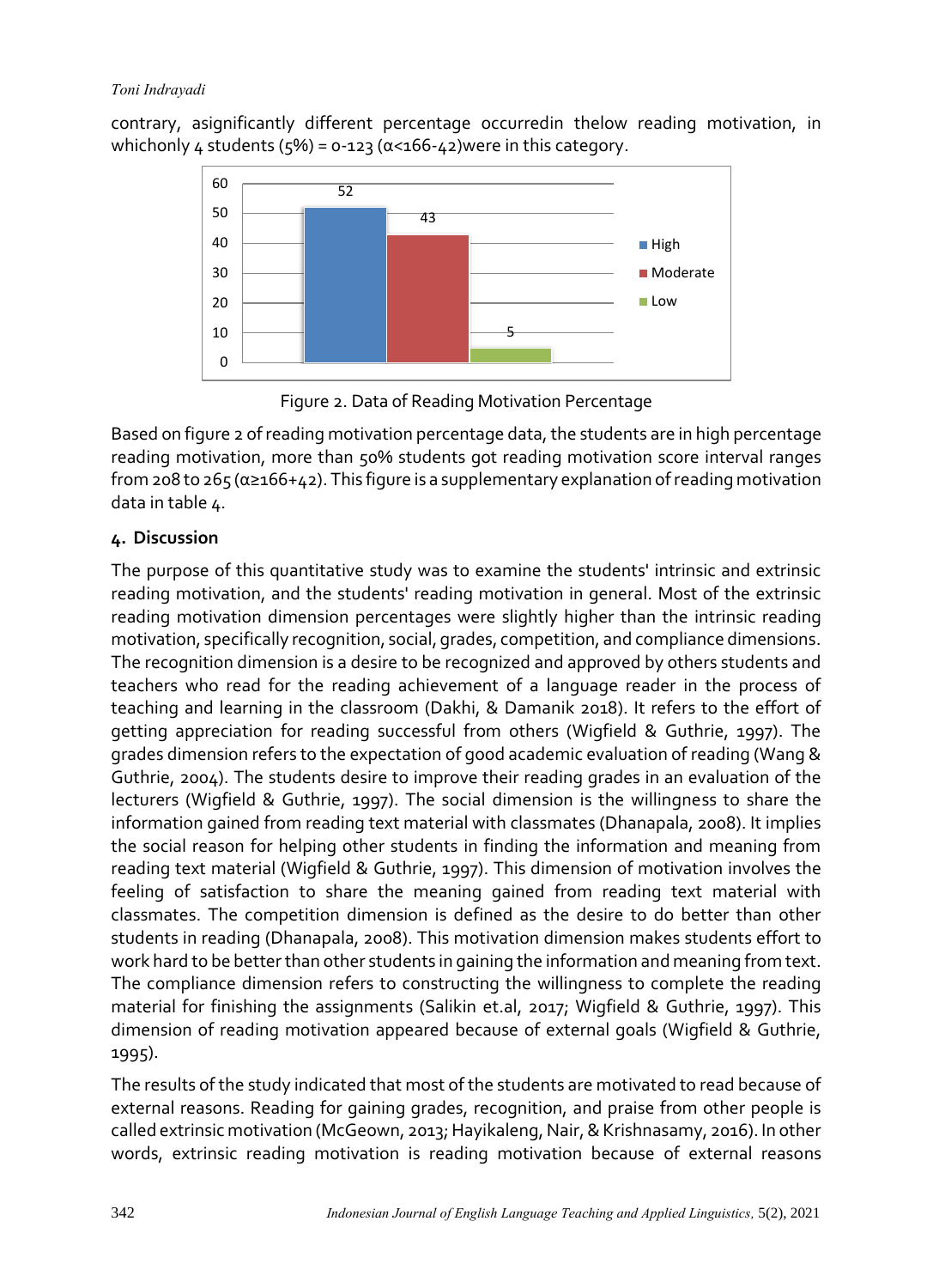(Nuttal, 2016). This reading motivation has a contribution to supports self-development and future career or education (Olmez, 2015). Extrinsically motivated students tend to share what they read with other students (Komiyama, 2013).

Although the results of all 85 students' external reading motivation were in the high criteria based on descriptive statistics and criteria-referenced interpretation and norm-referenced interpretation, the intrinsic reading motivation in terms of curiosity, involvement, and challenge motivation must be a priority. The intrinsic motivation makes students more engaged in reading activities that impact better reading comprehension (Yang, Badri, Rashedi, & Almazoui, 2018). In other words, intrinsically motivated students try to engage and enjoy the reading activity to evaluate foreign language reading skills (Olmez, 2015). It pushes the students to read without rewards (Dakhi, & Damanik, 2018). Curiosity is the personal desire to comprehend a particular topic of reading a text (Khan, Sani & Shaik-Abdullah, 2017; Wigfield & Guthrie, 1997). It can motivate the students to learn in the learning process. A curious student has a great desire to gather information, answer the reading text question, and paying more attention in the process of teaching and learning reading in the classroom. Involvement is pleasure gained from reading a well-written book, article, or Web site on an interesting topic (Komiyama, 2013). It refers to devoting energy and experiencing different kinds of reading text (Khan, Sani & Shaik-Abdullah, 2017; Wigfield & Guthrie, 1997). In other words, reading involvement is the feeling of pleasure to spend more time on a reading text to find informational knowledge that is useful for enhancing the knowledge. Challenge is a reading desire to find informational knowledge from the complex reading texts material (Nuttal, 2016). It refers to gaining the satisfaction of finding ideas from complex reading texts (Khan, Sani & Shaik-Abdullah, 2017). The success of finding ideas from the reading text material makes the students satisfied.

Regarding reading motivation in general, more than half of the students (52%) were in the high reading motivation percentage, 43% were in the moderate, and only 5% were in a low. Based on the reading motivation percentages, the students' reading motivation is in the high criteria.

# **5. Conclusion**

This survey study concluded that external reasons were more likely to influenced students' motivation in reading. Students who are more motivated to read in this study were because of the expectation to get appreciation from others, good grades in English class, better than other students in gaining information from the text, completing reading material for finishing the assignment. Most of the students had slightly higher extrinsic reading motivation than intrinsic reading motivation. Furthermore, the students' reading motivation was in the high criteria based on MRQ. The findings of the present study contribute to the theory of teaching English that focuses on reading. Motivation in reading can engage the students with reading texts. Students with high reading motivation affect a better comprehension of text content. Moreover, the findings of this study contribute to the strategy to conduct further research on how to motivate EFL students to engage with the English reading text in the process of teaching and learning.

# **References**

Alhamdu. (2015). Interest and Reading Motivation. *PSIKIS-JurnalPsikologiIslami*. 1(1), 1-10.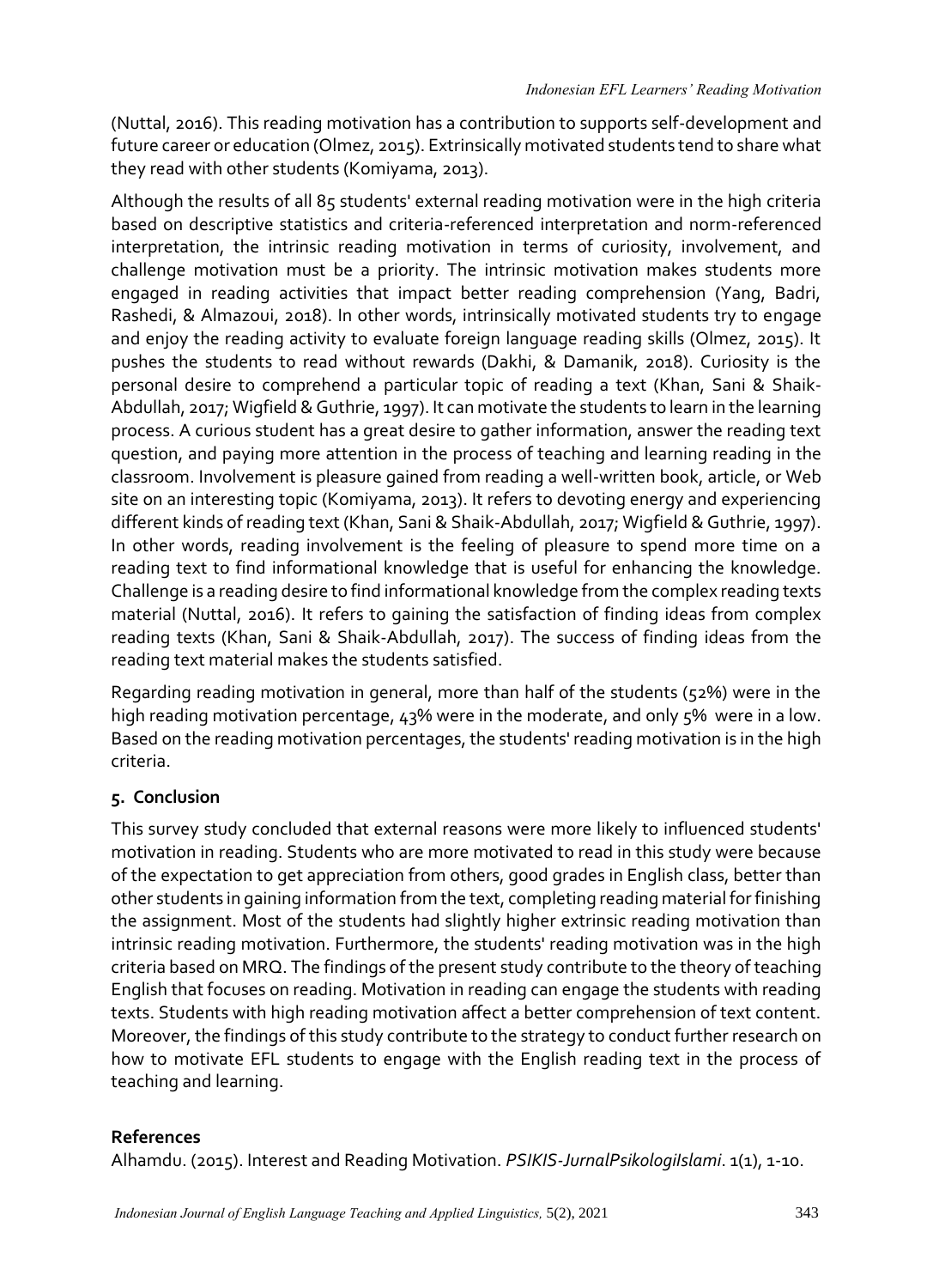- Amundson, L. (2015). *Increasing Intrinsic Motivation and Reading Comprehension in Children* (Research Report MAED Degree). The Saint Catherine University, USA.
- Astuti, S.P. (2013). Teachers' and Students' Perception of Motivational Teaching Strategies in an Indonesian High School Context. *TEFLIN Journal*. 24(1), 14-31.
- Azar, A. S, &Tanggaraju, D. (2020). Motivation in Second Language Acquisition among Learners in Malaysia. *Studies in English Language and Education.* 7(2), 323-333.
- Bernard, J. (2010). *Motivation in Foreign Language Learning: The Relationship between Classroom Activities, Motivation, and Outcomes in a University Language-Learning Environment*. Carnegie Mellon University Dept. of Social and Decision Sciences.
- Chinappi, G. M. (2015). *How to Increase Reading Motivation among Elementary Children Based on Teachers' Perspectives and Teaching Methods* (Master's Theses). State University of New York, USA.
- Cohen, L. M.,&Morrison, K. (2000). *Research Methods in Education.* (5th Ed). London Publisher Routledge Falmer. London.
- Dakhi, S., &Damanik, I. S. (2018). Students' Motivation in Reading English Text: A Qualitative Study in EFL Context. *Journal of English Teaching*. 4(2), 81-93.
- Dawson, C. (2002). *Practical Research Methods: A user-friendly guide to mastering research techniques and projects*[e-book].
- Desta, M. A. (2020). An Investigation into Teachers Practices of TeachingEarly Reading and Practical problems in ItsImplementation. *Indonesian Journal of English Language Teaching .* 5(1), 97-108.
- Dhanapala, K. V. (2008). Motivation and L2 Reading Behaviors of University Students in Japan and Sri Lanka. *Journal of International Development and Cooperation*. 14(1), 1-11.
- Dja'far, V. H., Cahyono, B. Y, Bashtomi, Y. (2016). EFL Teachers' Perception of University Students' Motivation and ESP Learning Achievement. *Journal of Education and Practice*. 7(14), 28-37.
- Dornyei, Z. (2001*). Motivational Strategies in the Language Classroom*. New York, USA: Cambridge University Press.
- Feng, H. Y., Fan, J., Yang, H. Z. (2013). The Relationship of Learning Motivation and Achievement in EFL: Gender as an Intermediated Variable. *Educational Research International*. 2(2), 50-58.
- Fink, A. (2003). *The Survey Handbook* (2nd Ed). Thousand Oaks. California. Sage Publication.
- Fisher, G. A. (2013). *A qualitative study of motivation to read for pleasure with adolescent struggling readers using a theoretical model : How to begin?* (Doctoral Dissertation). University of Louisville. USA.
- Guthrie, J. T., Wigfield, A., Humenic, N. M., Perencevich, K. C., Taboada, A., & Barbosa, P. (Influences of Stimulating Tasks on Reading Motivation and Comprehension. *The Journal of Educational Research.* 99(4), 232-245.
- Habibian, M. (2012). ESL Performance in Reading Motivationand Reading Comprehension and Authoritarian Context. *Journal of Social Sciences and Humanities*. 7(1), 74-85.
- Hayikaleng, N., Nair, S. M., Krishnasamy, H. N. (2016). Thai Students' Motivation on English Reading Comprehension. *International Journal of Education and Research.* 4(6), 477-486.
- Houghton, K. L. (2015). *Impacts of Intrinsic and Extrinsic Motivation on Reading Achievement of First-Grade Students* (Doctoral Dissertation). Walden University, USA.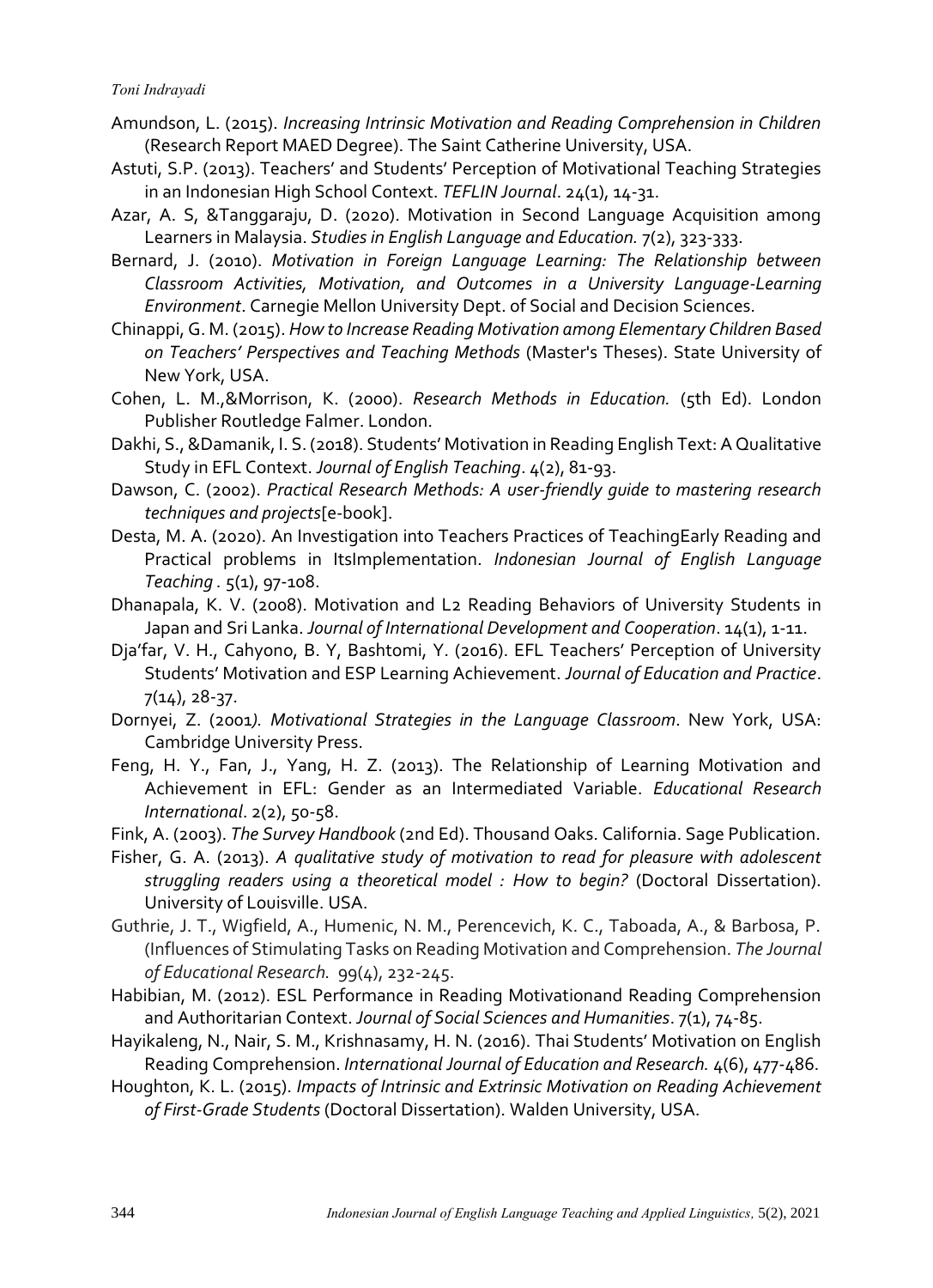- Hussain, M. S., Salam, A., & Farid, A. (2020). Students' Motivation in English Language Learning (ELL): An Exploratory Study of Motivation-al Factors for EFL and ESL Adult Learners. *International Journal of Applied Linguistics & English Literature*. 9(4), 15-28.
- In'am, A., &Sutrisno, E. S. (2021). Strengthening Students' Self-efficacy and Motivation in Learning Mathematics through the Cooperative Learning Model. *International Journal of Instruction. 14(1),* 395-410.
- Janes, J. L. (2008). *Families, motivation, and reading: pre-adolescent students and their reading motivation and family reading habits* (Master Thesis). Iowa State University, USA.
- Jeriffe, D. (2013). *Improving the Reading Comprehension and Motivation Level of Struggling Adolescent Readers* (Master Thesis). Massey University, New Zealand.
- Jones, B.D. (2009). Motivating Students to Engage in Learning: The MUSIC Model of Academic Motivation*. International Journal of Teaching and Learning in Higher Education*. 21(2), 272-285.
- Karahan, B.Ü. (2017). The Correlation of Reading Motivation & Reading Engagement with Reading Comprehension Skills in 8th Graders. *European Journal of Education Studies*. 3(9), 527-540.
- Khan, T. J., Sani, A. M., Shaik-Abdullah. (2017). Motivation to Read in a Second Language: A Review of Literature. *International Journal of Research in English Education* 2(4), 41-50.
- Kharaghani, N.,Ghonsooly, B., &Birjandi, P. (2016). The Impact of Motivation on Reading Comprehension Ability of Iranian EFL Learners Receiving Reciprocal Teaching and Cooperative Grouping Intervention Program. *Journal of Language & Translation Studies*. 48(4), 23-27.
- Komiyama, R. (2013). Factor Underlying Second Language Reading Motivation of Adult EAP Students. *Reading in a Foreign Language.* 25(2), 149–169.
- Lai, H.Y.T. (2013). The Motivation of Learners of English as a Foreign Language. *International Education Studies;* 6(10), 90-101.
- Larson, K., Ledger, K., Mastel, A. (2016). *Increasing Motivation to Improve Reading Comprehension* (Research Project). St. Catherine University, USA.
- Laverty, C. (2018). *Educational Research: A Practical Guide*. Center for Teaching and Learning. Queen's University.
- Leeuw, E. D. D., Hox, J. J., Dilman, D. A. (2008*). International Handbook of Survey Methodology. European Association of Methodology*. Research Gate.
- Liao, H.C. (2006). *Effects of Cooperative Learning on Motivation, Learning Strategy Utilization, and Grammar Achievement of English Language Learners in Taiwan* (Doctoral Dissertation, The University of New Orleans, USA).
- Long, C., Ming, Z., & Chen, L. (2013). The Study of Student Motivation on English Learning in Junior Middle School ; A Case Study of No.5 Middle School in Gejiu. *English Language Teaching.* 6(9), 136-145.
- Mahadi, T.S.T.& Jafari, S.M. (2012). Motivation, Its Types, and Its Impacts in Language Learning. *International Journal of Business and Social Science*, *3*(24), 230-235.
- McGeown, S. P. (2013). *Reading motivation and engagement in the primary school classroom: theory, research and practice*. United Kingdom. UKLA.
- McGeown, S., Bonsall, J., Andries, V., Howarth, D., &Wilkinson, K. (2020). Understanding reading motivation across different text types: qualitative insights from children. *Journal of Research in Reading*. 43(4), 597–608